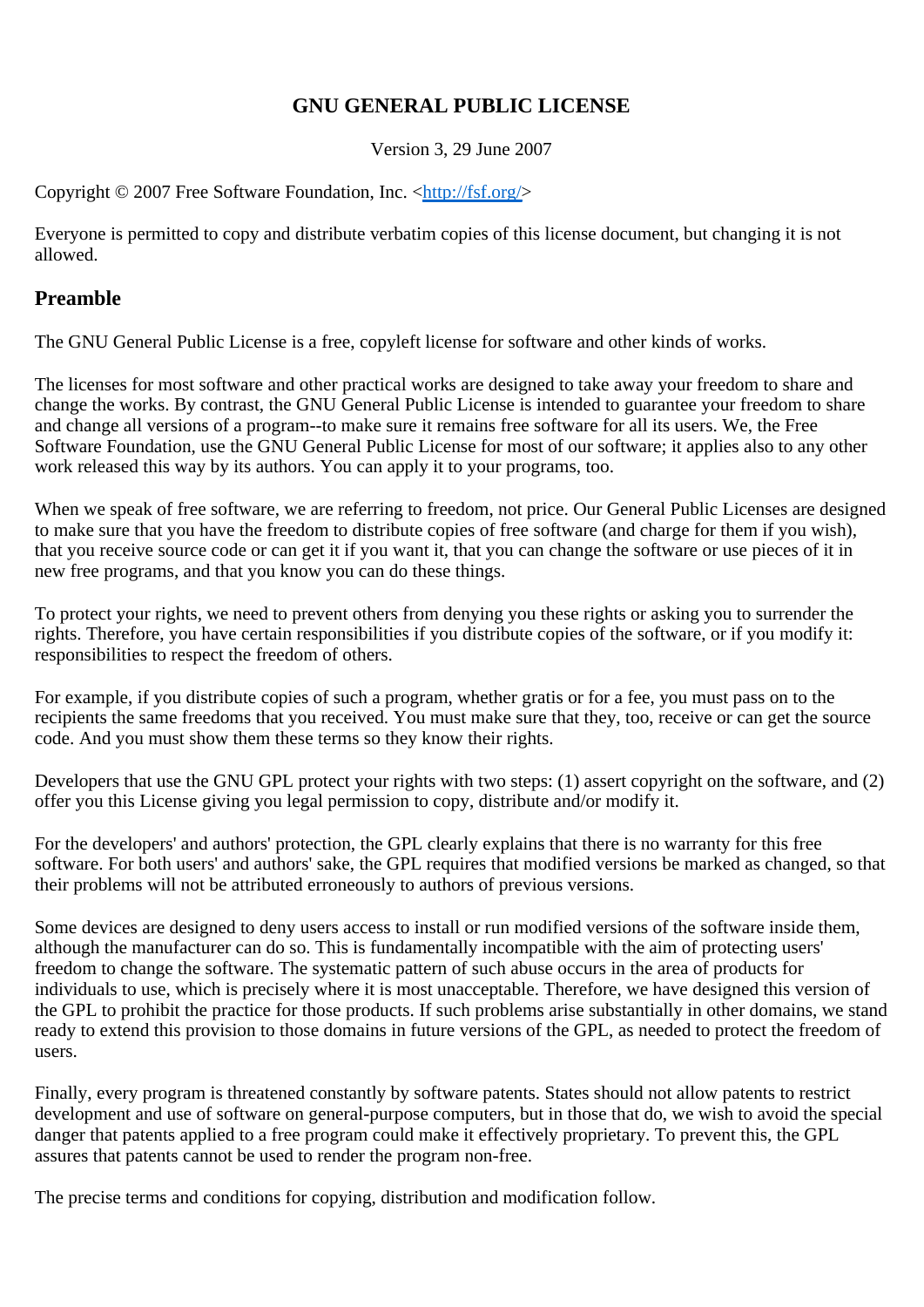# **TERMS AND CONDITIONS**

## **0. Definitions.**

"This License" refers to version 3 of the GNU General Public License.

"Copyright" also means copyright-like laws that apply to other kinds of works, such as semiconductor masks.

"The Program" refers to any copyrightable work licensed under this License. Each licensee is addressed as "you". "Licensees" and "recipients" may be individuals or organizations.

To "modify" a work means to copy from or adapt all or part of the work in a fashion requiring copyright permission, other than the making of an exact copy. The resulting work is called a "modified version" of the earlier work or a work "based on" the earlier work.

A "covered work" means either the unmodified Program or a work based on the Program.

To "propagate" a work means to do anything with it that, without permission, would make you directly or secondarily liable for infringement under applicable copyright law, except executing it on a computer or modifying a private copy. Propagation includes copying, distribution (with or without modification), making available to the public, and in some countries other activities as well.

To "convey" a work means any kind of propagation that enables other parties to make or receive copies. Mere interaction with a user through a computer network, with no transfer of a copy, is not conveying.

An interactive user interface displays "Appropriate Legal Notices" to the extent that it includes a convenient and prominently visible feature that (1) displays an appropriate copyright notice, and (2) tells the user that there is no warranty for the work (except to the extent that warranties are provided), that licensees may convey the work under this License, and how to view a copy of this License. If the interface presents a list of user commands or options, such as a menu, a prominent item in the list meets this criterion.

# **1. Source Code.**

The "source code" for a work means the preferred form of the work for making modifications to it. "Object code" means any non-source form of a work.

A "Standard Interface" means an interface that either is an official standard defined by a recognized standards body, or, in the case of interfaces specified for a particular programming language, one that is widely used among developers working in that language.

The "System Libraries" of an executable work include anything, other than the work as a whole, that (a) is included in the normal form of packaging a Major Component, but which is not part of that Major Component, and (b) serves only to enable use of the work with that Major Component, or to implement a Standard Interface for which an implementation is available to the public in source code form. A "Major Component", in this context, means a major essential component (kernel, window system, and so on) of the specific operating system (if any) on which the executable work runs, or a compiler used to produce the work, or an object code interpreter used to run it.

The "Corresponding Source" for a work in object code form means all the source code needed to generate, install, and (for an executable work) run the object code and to modify the work, including scripts to control those activities. However, it does not include the work's System Libraries, or general-purpose tools or generally available free programs which are used unmodified in performing those activities but which are not part of the work. For example, Corresponding Source includes interface definition files associated with source files for the work, and the source code for shared libraries and dynamically linked subprograms that the work is specifically designed to require, such as by intimate data communication or control flow between those subprograms and other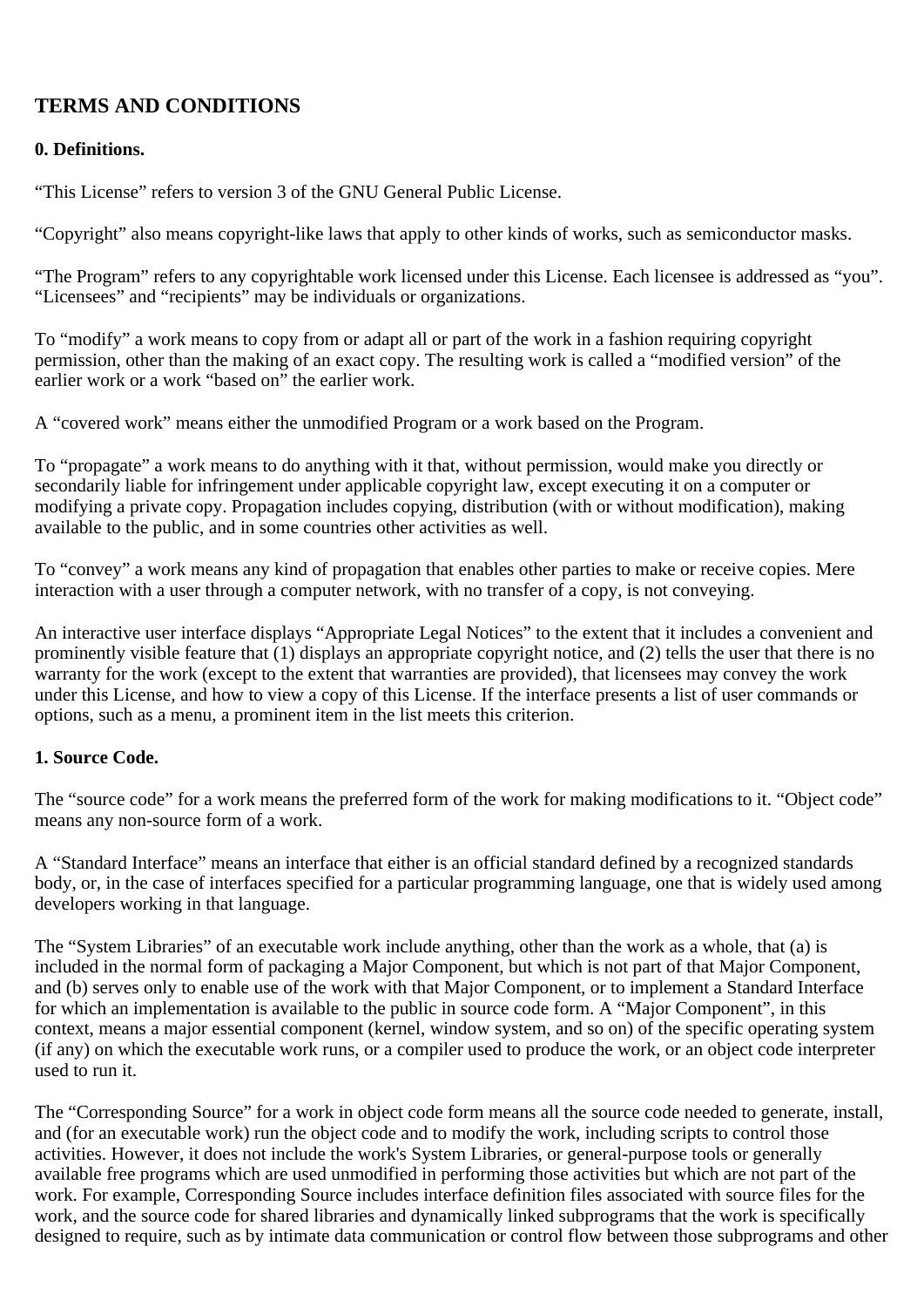parts of the work.

The Corresponding Source need not include anything that users can regenerate automatically from other parts of the Corresponding Source.

The Corresponding Source for a work in source code form is that same work.

## **2. Basic Permissions.**

All rights granted under this License are granted for the term of copyright on the Program, and are irrevocable provided the stated conditions are met. This License explicitly affirms your unlimited permission to run the unmodified Program. The output from running a covered work is covered by this License only if the output, given its content, constitutes a covered work. This License acknowledges your rights of fair use or other equivalent, as provided by copyright law.

You may make, run and propagate covered works that you do not convey, without conditions so long as your license otherwise remains in force. You may convey covered works to others for the sole purpose of having them make modifications exclusively for you, or provide you with facilities for running those works, provided that you comply with the terms of this License in conveying all material for which you do not control copyright. Those thus making or running the covered works for you must do so exclusively on your behalf, under your direction and control, on terms that prohibit them from making any copies of your copyrighted material outside their relationship with you.

Conveying under any other circumstances is permitted solely under the conditions stated below. Sublicensing is not allowed; section 10 makes it unnecessary.

## **3. Protecting Users' Legal Rights From Anti-Circumvention Law.**

No covered work shall be deemed part of an effective technological measure under any applicable law fulfilling obligations under article 11 of the WIPO copyright treaty adopted on 20 December 1996, or similar laws prohibiting or restricting circumvention of such measures.

When you convey a covered work, you waive any legal power to forbid circumvention of technological measures to the extent such circumvention is effected by exercising rights under this License with respect to the covered work, and you disclaim any intention to limit operation or modification of the work as a means of enforcing, against the work's users, your or third parties' legal rights to forbid circumvention of technological measures.

# **4. Conveying Verbatim Copies.**

You may convey verbatim copies of the Program's source code as you receive it, in any medium, provided that you conspicuously and appropriately publish on each copy an appropriate copyright notice; keep intact all notices stating that this License and any non-permissive terms added in accord with section 7 apply to the code; keep intact all notices of the absence of any warranty; and give all recipients a copy of this License along with the Program.

You may charge any price or no price for each copy that you convey, and you may offer support or warranty protection for a fee.

## **5. Conveying Modified Source Versions.**

You may convey a work based on the Program, or the modifications to produce it from the Program, in the form of source code under the terms of section 4, provided that you also meet all of these conditions:

- a) The work must carry prominent notices stating that you modified it, and giving a relevant date.
- b) The work must carry prominent notices stating that it is released under this License and any conditions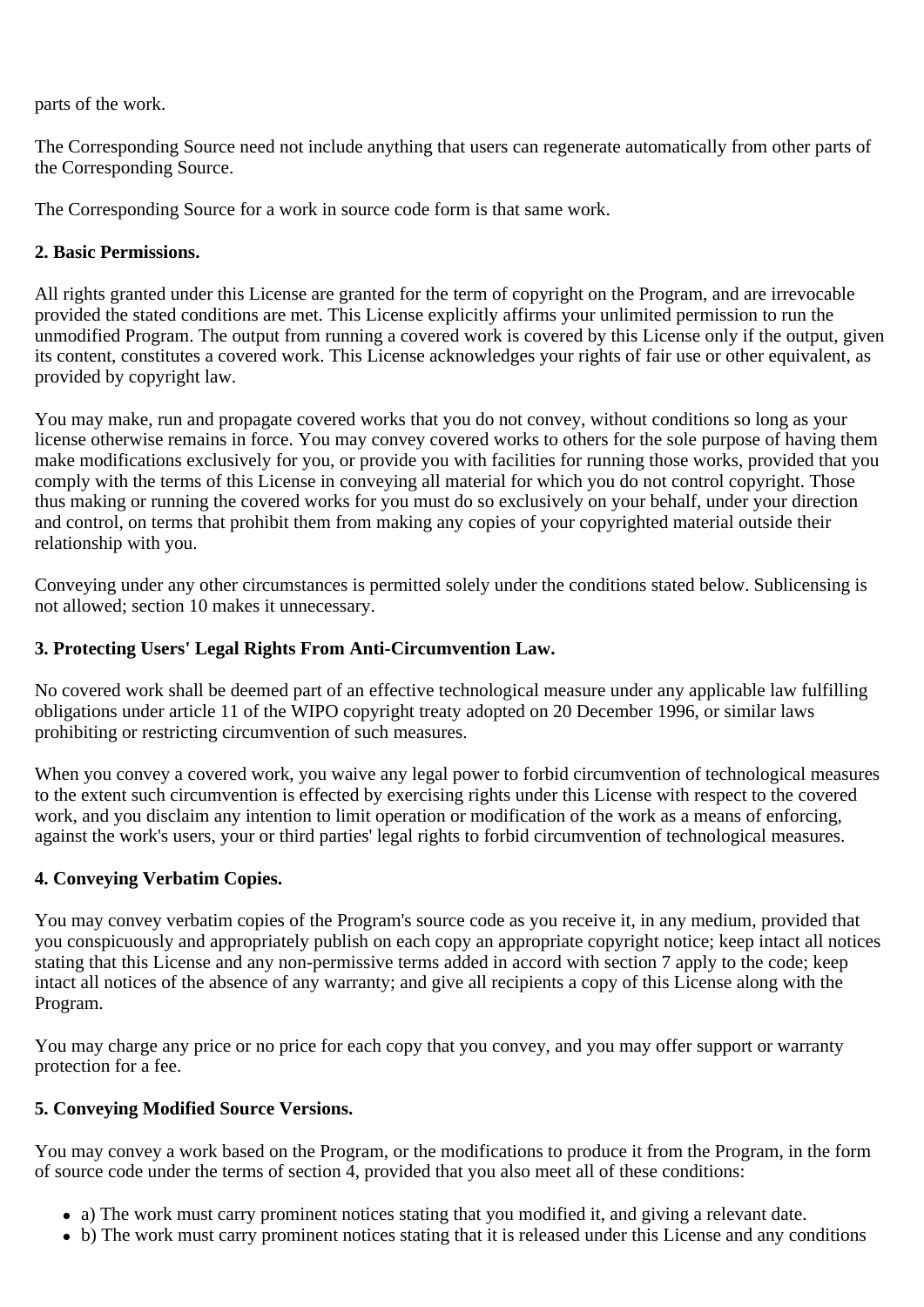added under section 7. This requirement modifies the requirement in section 4 to "keep intact all notices".

- c) You must license the entire work, as a whole, under this License to anyone who comes into possession of a copy. This License will therefore apply, along with any applicable section 7 additional terms, to the whole of the work, and all its parts, regardless of how they are packaged. This License gives no permission to license the work in any other way, but it does not invalidate such permission if you have separately received it.
- d) If the work has interactive user interfaces, each must display Appropriate Legal Notices; however, if the Program has interactive interfaces that do not display Appropriate Legal Notices, your work need not make them do so.

A compilation of a covered work with other separate and independent works, which are not by their nature extensions of the covered work, and which are not combined with it such as to form a larger program, in or on a volume of a storage or distribution medium, is called an "aggregate" if the compilation and its resulting copyright are not used to limit the access or legal rights of the compilation's users beyond what the individual works permit. Inclusion of a covered work in an aggregate does not cause this License to apply to the other parts of the aggregate.

## **6. Conveying Non-Source Forms.**

You may convey a covered work in object code form under the terms of sections 4 and 5, provided that you also convey the machine-readable Corresponding Source under the terms of this License, in one of these ways:

- a) Convey the object code in, or embodied in, a physical product (including a physical distribution medium), accompanied by the Corresponding Source fixed on a durable physical medium customarily used for software interchange.
- b) Convey the object code in, or embodied in, a physical product (including a physical distribution medium), accompanied by a written offer, valid for at least three years and valid for as long as you offer spare parts or customer support for that product model, to give anyone who possesses the object code either (1) a copy of the Corresponding Source for all the software in the product that is covered by this License, on a durable physical medium customarily used for software interchange, for a price no more than your reasonable cost of physically performing this conveying of source, or (2) access to copy the Corresponding Source from a network server at no charge.
- c) Convey individual copies of the object code with a copy of the written offer to provide the Corresponding Source. This alternative is allowed only occasionally and noncommercially, and only if you received the object code with such an offer, in accord with subsection 6b.
- d) Convey the object code by offering access from a designated place (gratis or for a charge), and offer equivalent access to the Corresponding Source in the same way through the same place at no further charge. You need not require recipients to copy the Corresponding Source along with the object code. If the place to copy the object code is a network server, the Corresponding Source may be on a different server (operated by you or a third party) that supports equivalent copying facilities, provided you maintain clear directions next to the object code saying where to find the Corresponding Source. Regardless of what server hosts the Corresponding Source, you remain obligated to ensure that it is available for as long as needed to satisfy these requirements.
- e) Convey the object code using peer-to-peer transmission, provided you inform other peers where the object code and Corresponding Source of the work are being offered to the general public at no charge under subsection 6d.

A separable portion of the object code, whose source code is excluded from the Corresponding Source as a System Library, need not be included in conveying the object code work.

A "User Product" is either (1) a "consumer product", which means any tangible personal property which is normally used for personal, family, or household purposes, or (2) anything designed or sold for incorporation into a dwelling. In determining whether a product is a consumer product, doubtful cases shall be resolved in favor of coverage. For a particular product received by a particular user, "normally used" refers to a typical or common use of that class of product, regardless of the status of the particular user or of the way in which the particular user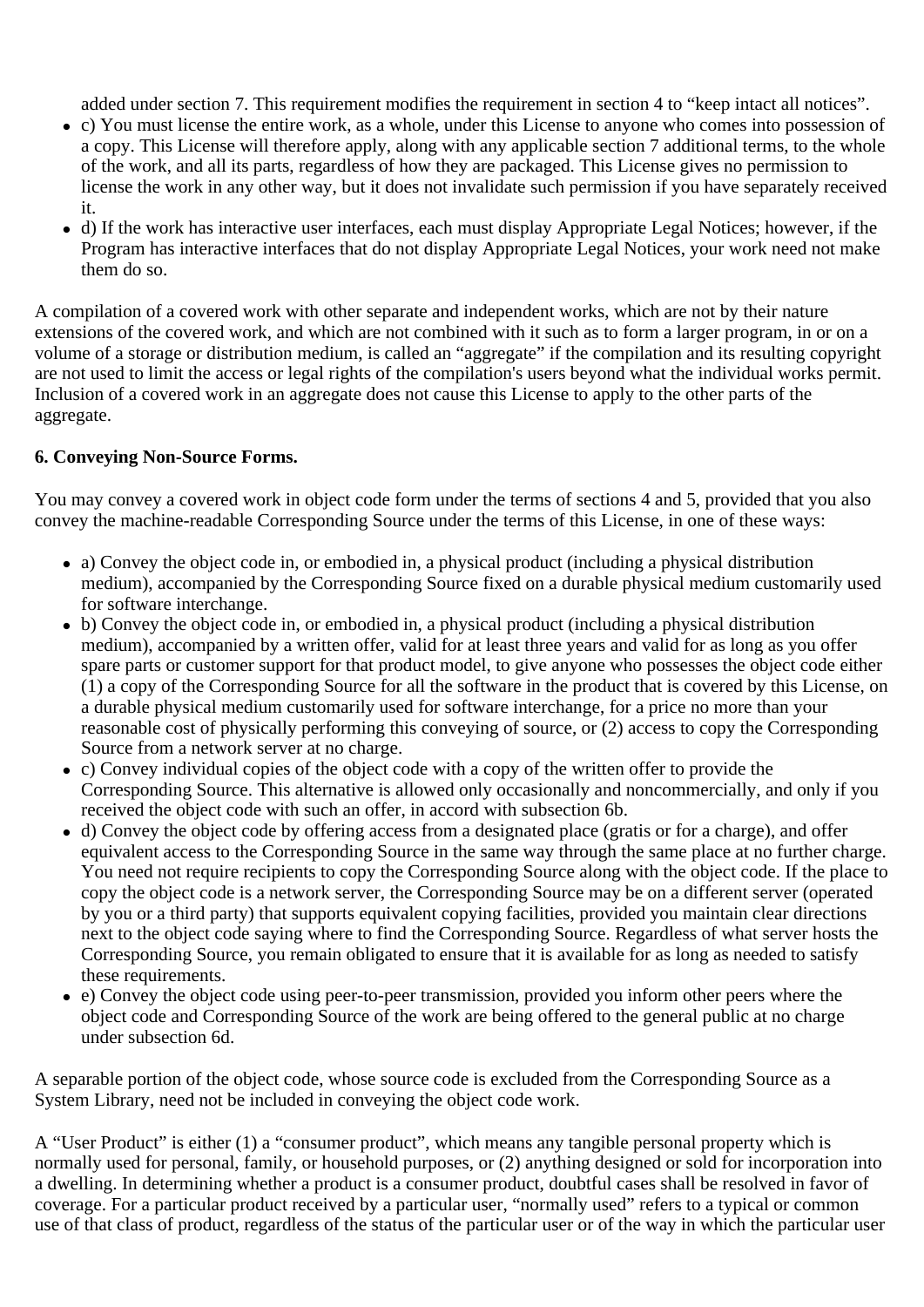actually uses, or expects or is expected to use, the product. A product is a consumer product regardless of whether the product has substantial commercial, industrial or non-consumer uses, unless such uses represent the only significant mode of use of the product.

"Installation Information" for a User Product means any methods, procedures, authorization keys, or other information required to install and execute modified versions of a covered work in that User Product from a modified version of its Corresponding Source. The information must suffice to ensure that the continued functioning of the modified object code is in no case prevented or interfered with solely because modification has been made.

If you convey an object code work under this section in, or with, or specifically for use in, a User Product, and the conveying occurs as part of a transaction in which the right of possession and use of the User Product is transferred to the recipient in perpetuity or for a fixed term (regardless of how the transaction is characterized), the Corresponding Source conveyed under this section must be accompanied by the Installation Information. But this requirement does not apply if neither you nor any third party retains the ability to install modified object code on the User Product (for example, the work has been installed in ROM).

The requirement to provide Installation Information does not include a requirement to continue to provide support service, warranty, or updates for a work that has been modified or installed by the recipient, or for the User Product in which it has been modified or installed. Access to a network may be denied when the modification itself materially and adversely affects the operation of the network or violates the rules and protocols for communication across the network.

Corresponding Source conveyed, and Installation Information provided, in accord with this section must be in a format that is publicly documented (and with an implementation available to the public in source code form), and must require no special password or key for unpacking, reading or copying.

# **7. Additional Terms.**

"Additional permissions" are terms that supplement the terms of this License by making exceptions from one or more of its conditions. Additional permissions that are applicable to the entire Program shall be treated as though they were included in this License, to the extent that they are valid under applicable law. If additional permissions apply only to part of the Program, that part may be used separately under those permissions, but the entire Program remains governed by this License without regard to the additional permissions.

When you convey a copy of a covered work, you may at your option remove any additional permissions from that copy, or from any part of it. (Additional permissions may be written to require their own removal in certain cases when you modify the work.) You may place additional permissions on material, added by you to a covered work, for which you have or can give appropriate copyright permission.

Notwithstanding any other provision of this License, for material you add to a covered work, you may (if authorized by the copyright holders of that material) supplement the terms of this License with terms:

- a) Disclaiming warranty or limiting liability differently from the terms of sections 15 and 16 of this License; or
- b) Requiring preservation of specified reasonable legal notices or author attributions in that material or in the Appropriate Legal Notices displayed by works containing it; or
- c) Prohibiting misrepresentation of the origin of that material, or requiring that modified versions of such material be marked in reasonable ways as different from the original version; or
- d) Limiting the use for publicity purposes of names of licensors or authors of the material; or
- e) Declining to grant rights under trademark law for use of some trade names, trademarks, or service marks; or
- f) Requiring indemnification of licensors and authors of that material by anyone who conveys the material (or modified versions of it) with contractual assumptions of liability to the recipient, for any liability that these contractual assumptions directly impose on those licensors and authors.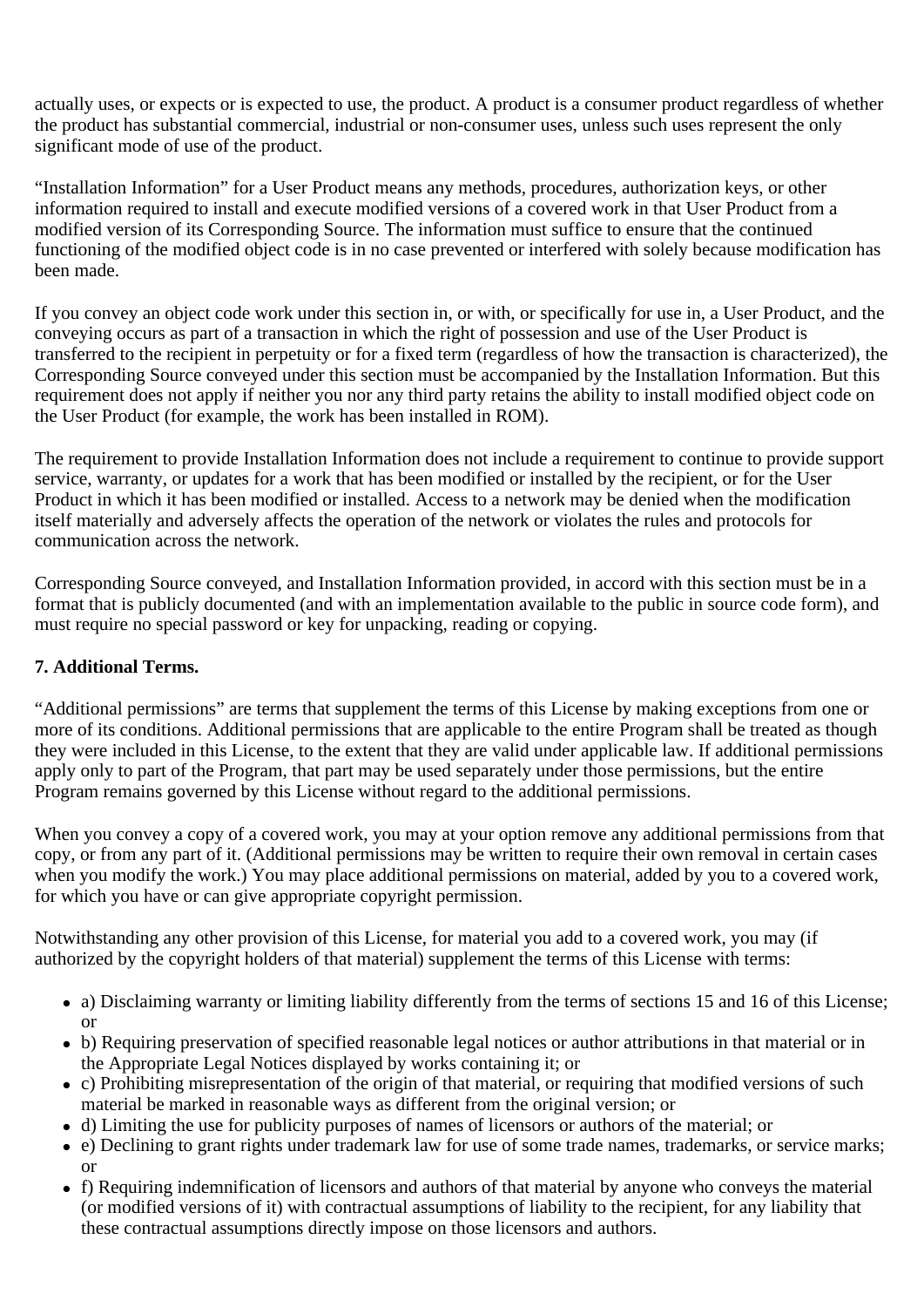All other non-permissive additional terms are considered "further restrictions" within the meaning of section 10. If the Program as you received it, or any part of it, contains a notice stating that it is governed by this License along with a term that is a further restriction, you may remove that term. If a license document contains a further restriction but permits relicensing or conveying under this License, you may add to a covered work material governed by the terms of that license document, provided that the further restriction does not survive such relicensing or conveying.

If you add terms to a covered work in accord with this section, you must place, in the relevant source files, a statement of the additional terms that apply to those files, or a notice indicating where to find the applicable terms.

Additional terms, permissive or non-permissive, may be stated in the form of a separately written license, or stated as exceptions; the above requirements apply either way.

## **8. Termination.**

You may not propagate or modify a covered work except as expressly provided under this License. Any attempt otherwise to propagate or modify it is void, and will automatically terminate your rights under this License (including any patent licenses granted under the third paragraph of section 11).

However, if you cease all violation of this License, then your license from a particular copyright holder is reinstated (a) provisionally, unless and until the copyright holder explicitly and finally terminates your license, and (b) permanently, if the copyright holder fails to notify you of the violation by some reasonable means prior to 60 days after the cessation.

Moreover, your license from a particular copyright holder is reinstated permanently if the copyright holder notifies you of the violation by some reasonable means, this is the first time you have received notice of violation of this License (for any work) from that copyright holder, and you cure the violation prior to 30 days after your receipt of the notice.

Termination of your rights under this section does not terminate the licenses of parties who have received copies or rights from you under this License. If your rights have been terminated and not permanently reinstated, you do not qualify to receive new licenses for the same material under section 10.

## **9. Acceptance Not Required for Having Copies.**

You are not required to accept this License in order to receive or run a copy of the Program. Ancillary propagation of a covered work occurring solely as a consequence of using peer-to-peer transmission to receive a copy likewise does not require acceptance. However, nothing other than this License grants you permission to propagate or modify any covered work. These actions infringe copyright if you do not accept this License. Therefore, by modifying or propagating a covered work, you indicate your acceptance of this License to do so.

#### **10. Automatic Licensing of Downstream Recipients.**

Each time you convey a covered work, the recipient automatically receives a license from the original licensors, to run, modify and propagate that work, subject to this License. You are not responsible for enforcing compliance by third parties with this License.

An "entity transaction" is a transaction transferring control of an organization, or substantially all assets of one, or subdividing an organization, or merging organizations. If propagation of a covered work results from an entity transaction, each party to that transaction who receives a copy of the work also receives whatever licenses to the work the party's predecessor in interest had or could give under the previous paragraph, plus a right to possession of the Corresponding Source of the work from the predecessor in interest, if the predecessor has it or can get it with reasonable efforts.

You may not impose any further restrictions on the exercise of the rights granted or affirmed under this License.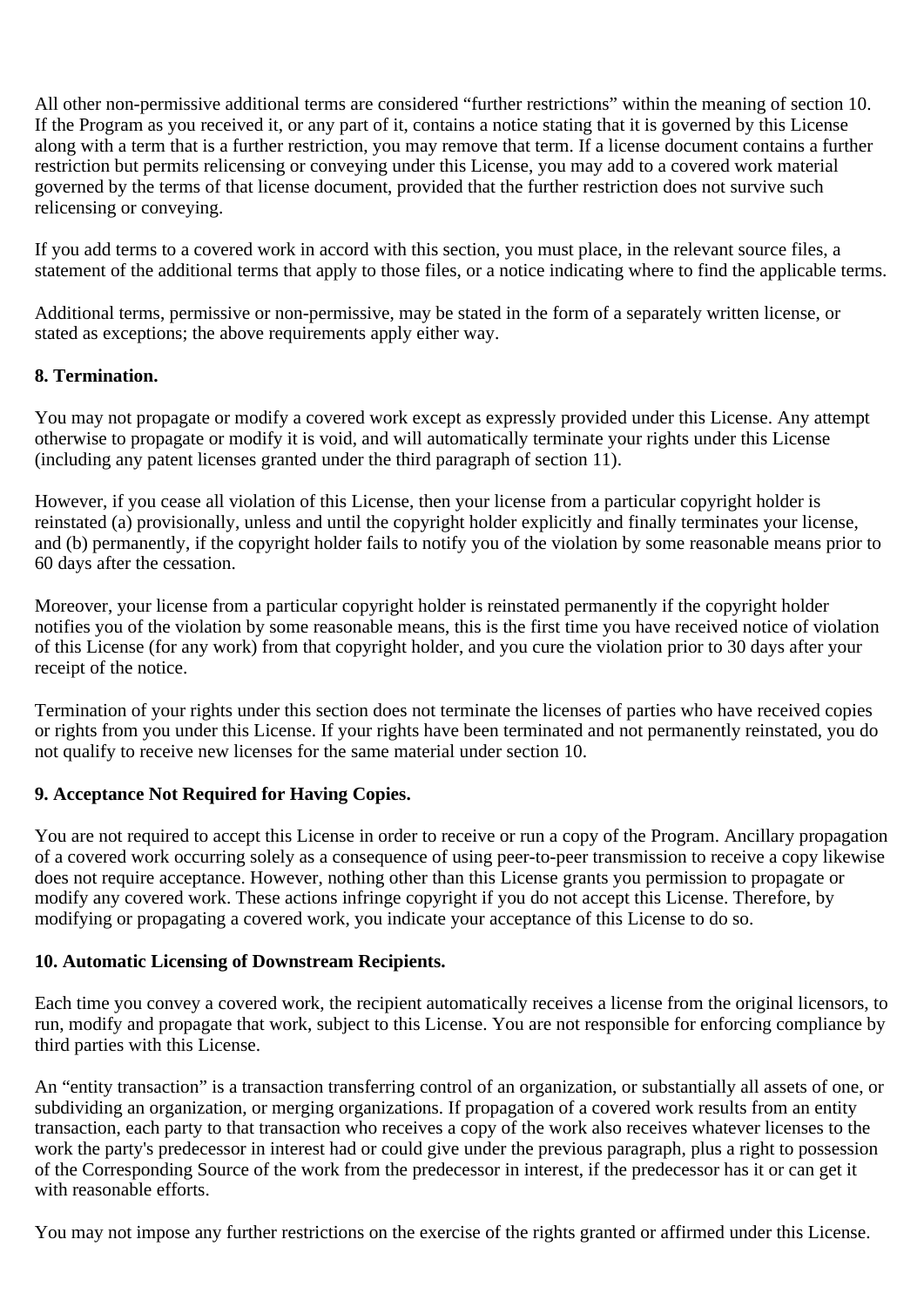For example, you may not impose a license fee, royalty, or other charge for exercise of rights granted under this License, and you may not initiate litigation (including a cross-claim or counterclaim in a lawsuit) alleging that any patent claim is infringed by making, using, selling, offering for sale, or importing the Program or any portion of it.

## **11. Patents.**

A "contributor" is a copyright holder who authorizes use under this License of the Program or a work on which the Program is based. The work thus licensed is called the contributor's "contributor version".

A contributor's "essential patent claims" are all patent claims owned or controlled by the contributor, whether already acquired or hereafter acquired, that would be infringed by some manner, permitted by this License, of making, using, or selling its contributor version, but do not include claims that would be infringed only as a consequence of further modification of the contributor version. For purposes of this definition, "control" includes the right to grant patent sublicenses in a manner consistent with the requirements of this License.

Each contributor grants you a non-exclusive, worldwide, royalty-free patent license under the contributor's essential patent claims, to make, use, sell, offer for sale, import and otherwise run, modify and propagate the contents of its contributor version.

In the following three paragraphs, a "patent license" is any express agreement or commitment, however denominated, not to enforce a patent (such as an express permission to practice a patent or covenant not to sue for patent infringement). To "grant" such a patent license to a party means to make such an agreement or commitment not to enforce a patent against the party.

If you convey a covered work, knowingly relying on a patent license, and the Corresponding Source of the work is not available for anyone to copy, free of charge and under the terms of this License, through a publicly available network server or other readily accessible means, then you must either (1) cause the Corresponding Source to be so available, or (2) arrange to deprive yourself of the benefit of the patent license for this particular work, or (3) arrange, in a manner consistent with the requirements of this License, to extend the patent license to downstream recipients. "Knowingly relying" means you have actual knowledge that, but for the patent license, your conveying the covered work in a country, or your recipient's use of the covered work in a country, would infringe one or more identifiable patents in that country that you have reason to believe are valid.

If, pursuant to or in connection with a single transaction or arrangement, you convey, or propagate by procuring conveyance of, a covered work, and grant a patent license to some of the parties receiving the covered work authorizing them to use, propagate, modify or convey a specific copy of the covered work, then the patent license you grant is automatically extended to all recipients of the covered work and works based on it.

A patent license is "discriminatory" if it does not include within the scope of its coverage, prohibits the exercise of, or is conditioned on the non-exercise of one or more of the rights that are specifically granted under this License. You may not convey a covered work if you are a party to an arrangement with a third party that is in the business of distributing software, under which you make payment to the third party based on the extent of your activity of conveying the work, and under which the third party grants, to any of the parties who would receive the covered work from you, a discriminatory patent license (a) in connection with copies of the covered work conveyed by you (or copies made from those copies), or (b) primarily for and in connection with specific products or compilations that contain the covered work, unless you entered into that arrangement, or that patent license was granted, prior to 28 March 2007.

Nothing in this License shall be construed as excluding or limiting any implied license or other defenses to infringement that may otherwise be available to you under applicable patent law.

## **12. No Surrender of Others' Freedom.**

If conditions are imposed on you (whether by court order, agreement or otherwise) that contradict the conditions of this License, they do not excuse you from the conditions of this License. If you cannot convey a covered work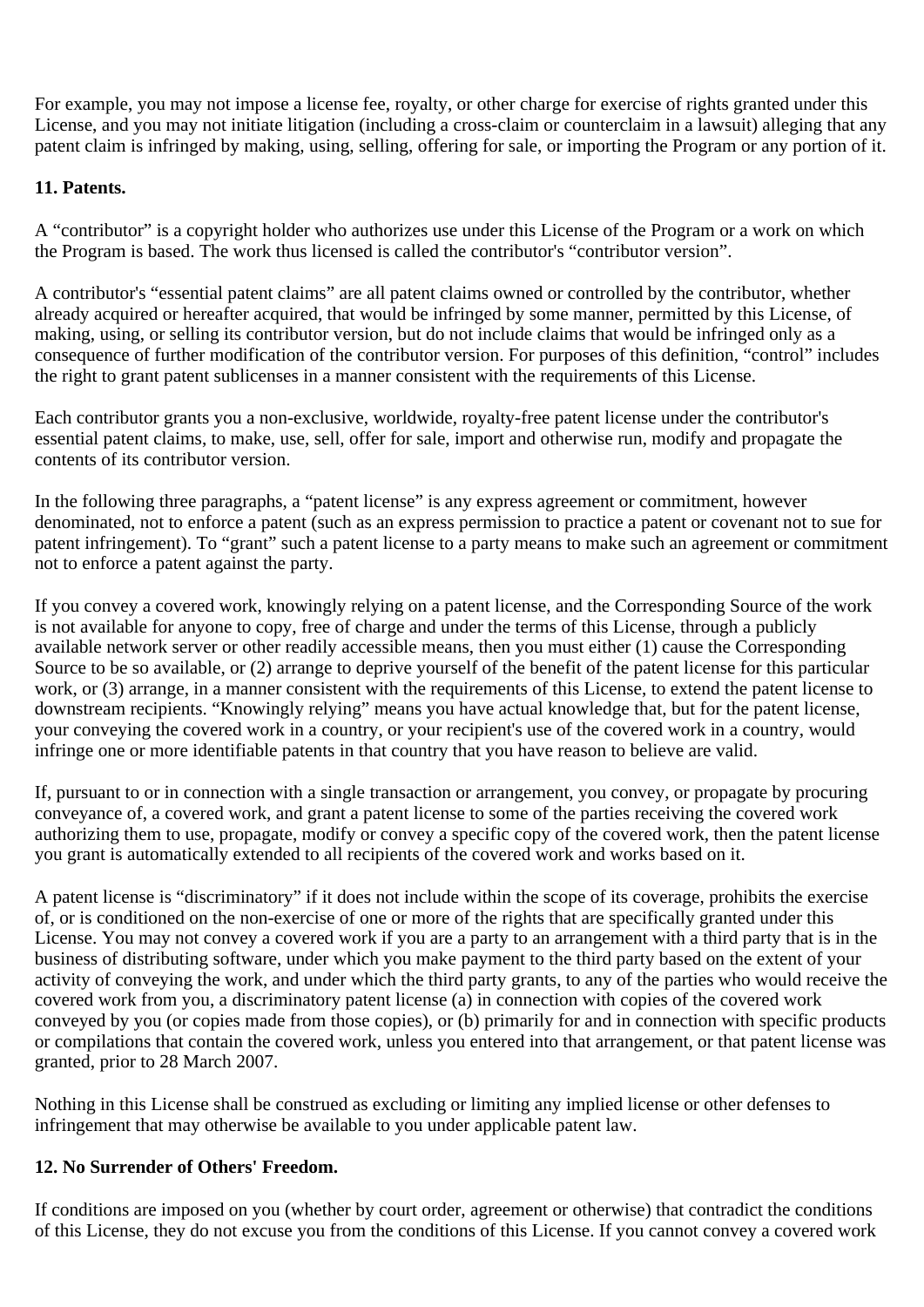so as to satisfy simultaneously your obligations under this License and any other pertinent obligations, then as a consequence you may not convey it at all. For example, if you agree to terms that obligate you to collect a royalty for further conveying from those to whom you convey the Program, the only way you could satisfy both those terms and this License would be to refrain entirely from conveying the Program.

## **13. Use with the GNU Affero General Public License.**

Notwithstanding any other provision of this License, you have permission to link or combine any covered work with a work licensed under version 3 of the GNU Affero General Public License into a single combined work, and to convey the resulting work. The terms of this License will continue to apply to the part which is the covered work, but the special requirements of the GNU Affero General Public License, section 13, concerning interaction through a network will apply to the combination as such.

#### **14. Revised Versions of this License.**

The Free Software Foundation may publish revised and/or new versions of the GNU General Public License from time to time. Such new versions will be similar in spirit to the present version, but may differ in detail to address new problems or concerns.

Each version is given a distinguishing version number. If the Program specifies that a certain numbered version of the GNU General Public License "or any later version" applies to it, you have the option of following the terms and conditions either of that numbered version or of any later version published by the Free Software Foundation. If the Program does not specify a version number of the GNU General Public License, you may choose any version ever published by the Free Software Foundation.

If the Program specifies that a proxy can decide which future versions of the GNU General Public License can be used, that proxy's public statement of acceptance of a version permanently authorizes you to choose that version for the Program.

Later license versions may give you additional or different permissions. However, no additional obligations are imposed on any author or copyright holder as a result of your choosing to follow a later version.

#### **15. Disclaimer of Warranty.**

THERE IS NO WARRANTY FOR THE PROGRAM, TO THE EXTENT PERMITTED BY APPLICABLE LAW. EXCEPT WHEN OTHERWISE STATED IN WRITING THE COPYRIGHT HOLDERS AND/OR OTHER PARTIES PROVIDE THE PROGRAM "AS IS" WITHOUT WARRANTY OF ANY KIND, EITHER EXPRESSED OR IMPLIED, INCLUDING, BUT NOT LIMITED TO, THE IMPLIED WARRANTIES OF MERCHANTABILITY AND FITNESS FOR A PARTICULAR PURPOSE. THE ENTIRE RISK AS TO THE QUALITY AND PERFORMANCE OF THE PROGRAM IS WITH YOU. SHOULD THE PROGRAM PROVE DEFECTIVE, YOU ASSUME THE COST OF ALL NECESSARY SERVICING, REPAIR OR CORRECTION.

## **16. Limitation of Liability.**

IN NO EVENT UNLESS REQUIRED BY APPLICABLE LAW OR AGREED TO IN WRITING WILL ANY COPYRIGHT HOLDER, OR ANY OTHER PARTY WHO MODIFIES AND/OR CONVEYS THE PROGRAM AS PERMITTED ABOVE, BE LIABLE TO YOU FOR DAMAGES, INCLUDING ANY GENERAL, SPECIAL, INCIDENTAL OR CONSEQUENTIAL DAMAGES ARISING OUT OF THE USE OR INABILITY TO USE THE PROGRAM (INCLUDING BUT NOT LIMITED TO LOSS OF DATA OR DATA BEING RENDERED INACCURATE OR LOSSES SUSTAINED BY YOU OR THIRD PARTIES OR A FAILURE OF THE PROGRAM TO OPERATE WITH ANY OTHER PROGRAMS), EVEN IF SUCH HOLDER OR OTHER PARTY HAS BEEN ADVISED OF THE POSSIBILITY OF SUCH DAMAGES.

#### **17. Interpretation of Sections 15 and 16.**